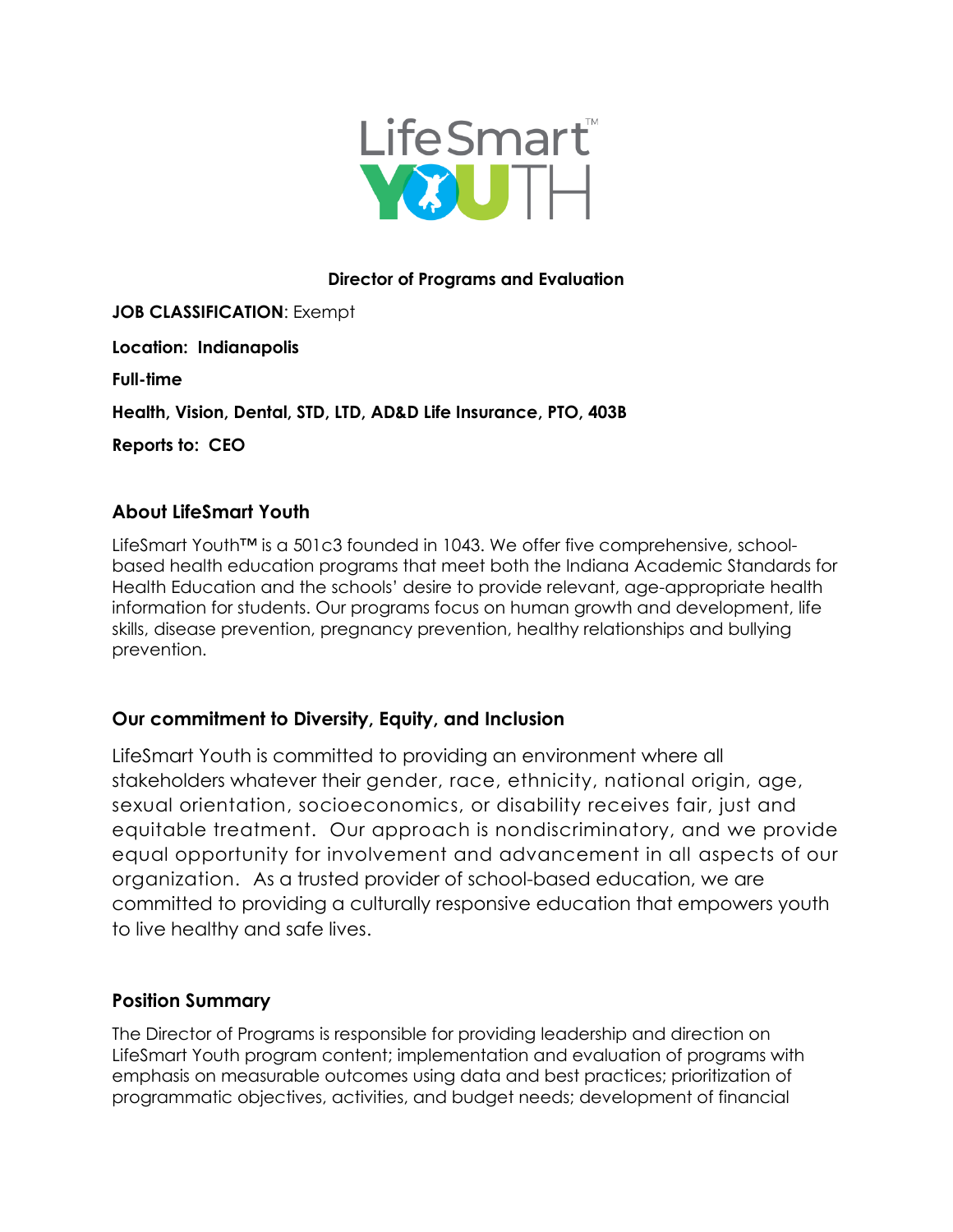resources to support prioritized areas of work; continuation and development of teambased approaches; staff development, integration of programmatic activities, promotion of shared accountability, effective management, and production of highquality work products.

The Director of Programs works independently and collaboratively with LifeSmart Youth staff to direct, develop, manage, and implement activities in the following areas: adolescent health programming; research and evaluation; grant and contract management; communications and marketing; and resource development. Other responsibilities include serving as an effective LifeSmart Youth representative locally, regionally, and nationally, and establishing and maintaining partnerships to advance the LifeSmart Youth mission. The Director of Programs and Evaluation position requires a proven, forward-thinking, and dynamic individual to provide proactive leadership and vision in developing new, innovative programs. This includes having excellent analytical, interpersonal, organizational, and writing skills; strong relationships throughout the health education field and across other sectors; strong public speaking and presentation skills; as well as discretion, sound judgment, and political acumen. The ideal candidate will have experience with the K-12 education system, understanding of the political contexts that shape and frame education policy in Indiana. In addition, the Director should have experience working with grants and other fundraising projects. The position requires a clear understanding and empathy for the challenges faced by resource- and capacity limited communities; and knowledge/understanding of health equity and economic and social determinants of health.

# **Principal Responsibilities & Essential Job Functions**

- 1. Supervise the evaluation of programs and the development and implementation of curriculum both virtually and in-person.
- 2. Collaborate with colleagues to conduct assessments and evaluations of key programs
- 3. Develop common and customized assessment and evaluation tools
- 4. Monitor and evaluate data collection and quality improvement initiatives for all LSY programs
- 5. Design and develop data collection and program evaluation tools.
- 6. Coordinate and prepare Health Educators to deliver engaging education utilizing effective techniques and methods.
- 7. Supervise full-time Health Educators, Scheduling Staff, and college interns to ensure strategic programmatic goals are achieved.
- 8. Seek continued knowledge in the functions of community foundations, including community leadership, managing funds, financial management, grantmaking policies and procedures, and board governance
- 9. Facilitate networking and cultivate relationships with state agencies and community foundations and community partners.
- 10. Work closely with the Director of Development to support all aspects of the program's work.
- 11. Identify and collaborate with other youth serving organizations to jointly deliver programming for greater impact.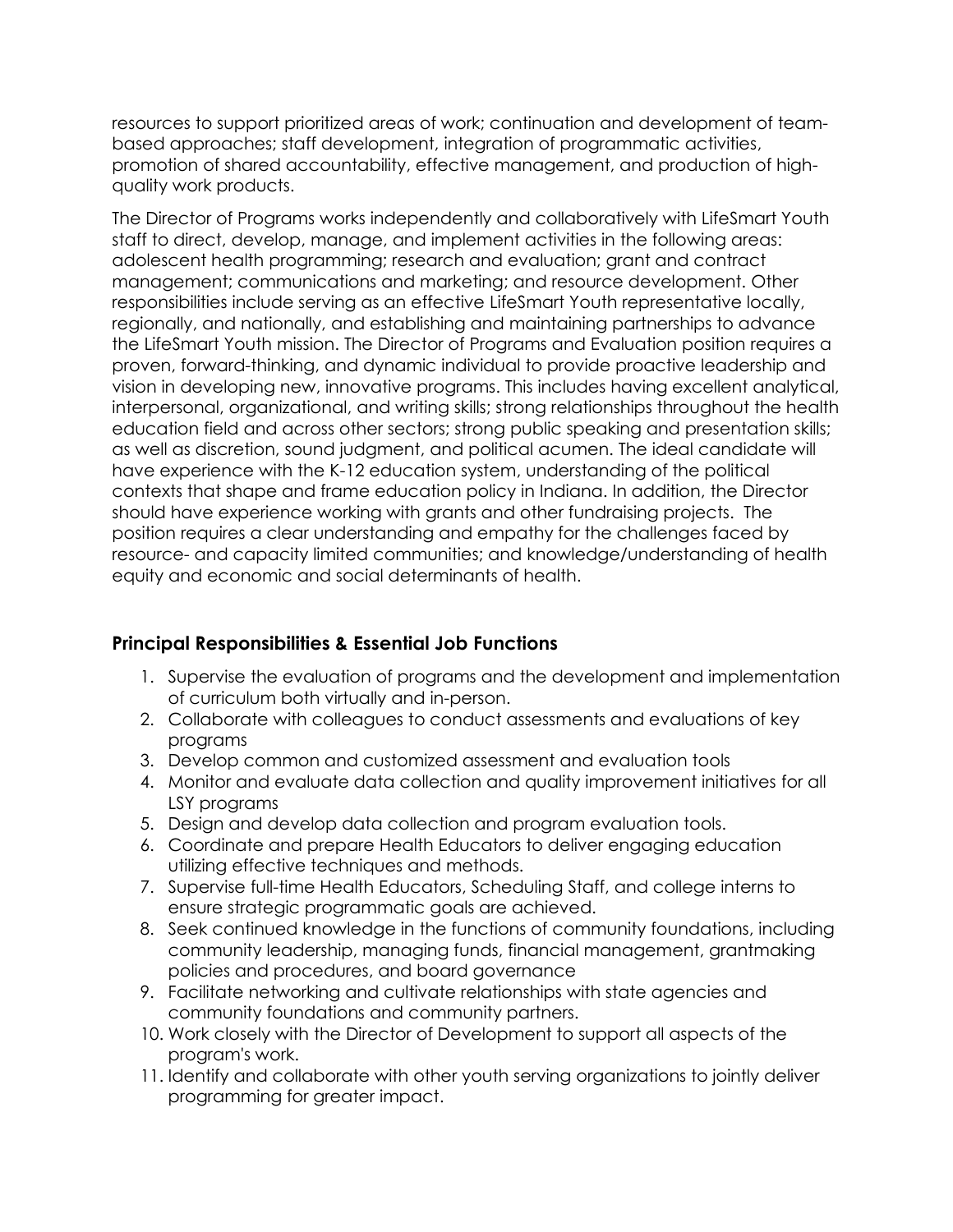- 12. Work in partnership with staff, board members, funders, and community partners to advance the LifeSmart Youth mission.
- 13. Support and encourage staff to fulfill their potential and pursue professional development.
- 14. Oversee the application of technology in the classroom and in office/workrelated tasks.
- 15. Address day-to-day issues that arise with staff, school partners, parents, including reports made to the Department of Child Services.
- 16. Coordinate the interview and hiring process for new program staff.
- 17. Oversee the onboarding, training, and preparation of new program staff to support and present the LSY curriculum.
- 18. Work with the Manager of Program Quality to ensure the effectiveness of program delivery.
- 19. Provide job performance evaluations to all program staff based on classroom observations, survey data, and other metrics, as appropriate.
- 20. Consider the role of cultural, social, and behavioral factors in the accessibility, availability, acceptability, and delivery of services to students and interactions with partners.
- 21. Respond to diverse needs of staff, school partners, parents, students, and other LSY stakeholders.
- 22. Demonstrated expertise in health and youth development, especially in LSY's primary areas healthy relationships and the prevention of bullying, reproductive health, teen pregnancy and sexually transmitted disease prevention.
- 23. Serve as the primary liaison to the Programs and Evaluation Committee of the Board of the Directors.

# **Core Competencies**

- 1. **Human Capital Management** Builds and manages workforce based on organizational goals, budget considerations, and staffing needs. Ensures employees are appropriately recruited, selected, appraised, and rewarded; takes action to address performance problems.
- 2. **Diversity and Inclusiveness –** Demonstrates a strong commitment to diversity principles and fosters an inclusive workplace where diversity and individual differences are valued and leveraged to achieve the organization's goals.
- 3. **Decision Making** Uses sound judgment to make good decisions based on information gathered and analyzed.
- 4. **Teamwork** Interacts with people effectively; Supports group decisions and puts group goals ahead of own goals.
- 5. **Planning & Organizing** Plans and organizes tasks and work responsibilities to achieve objectives; Allocates and uses resources properly.
- 6. **Communication** Expresses ideas effectively; Organizes and delivers information appropriately; Listens actively.
- 7. **Stress Tolerance** Deals with difficult situations while maintaining performance.